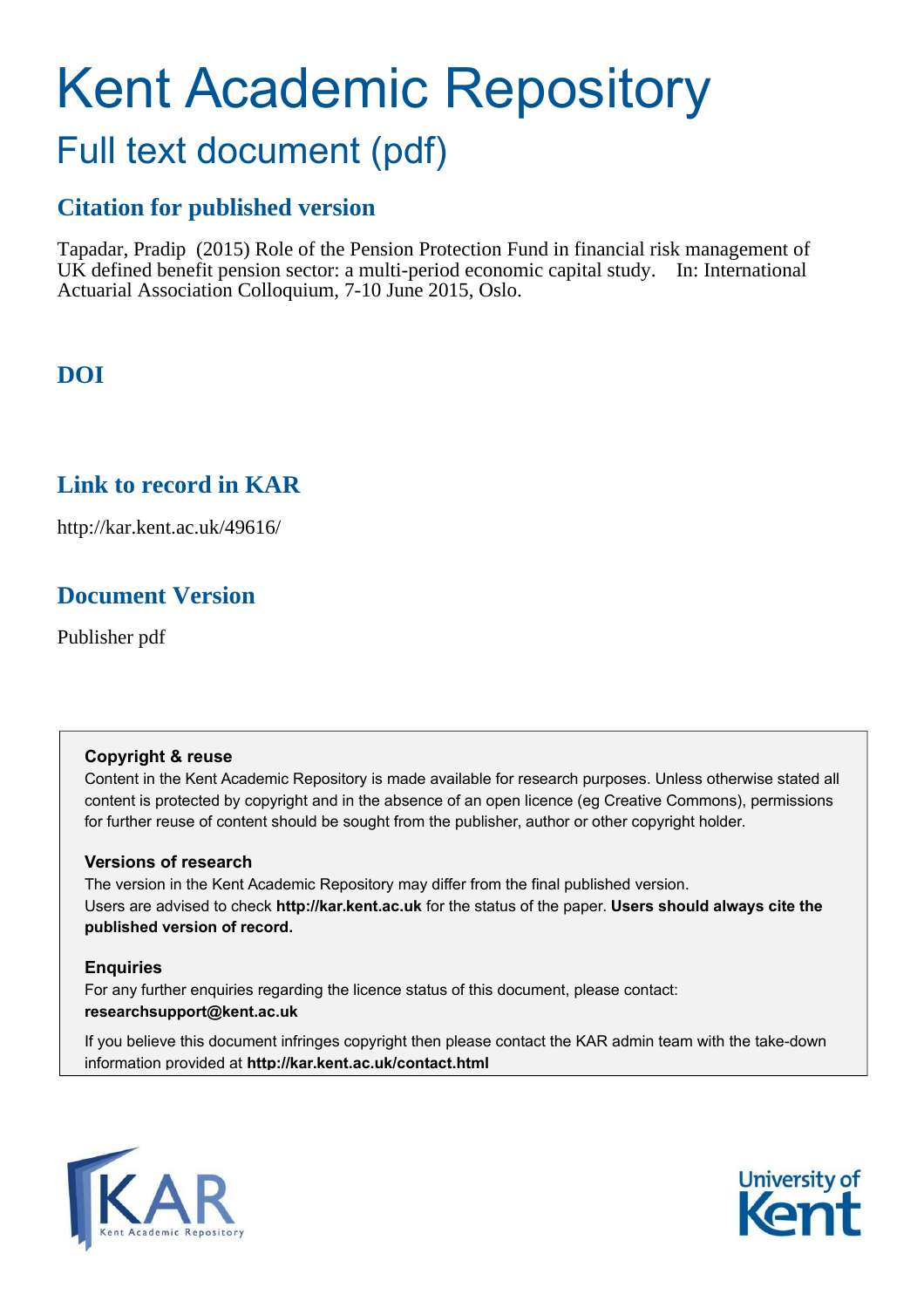# Role of the PPF in financial risk management of UK DB pension sector: A multi-period economic capital study

#### Wei Yang<sup>1</sup> Pradip Tapadar<sup>2</sup>

<sup>1</sup> Southwestern University of Finance and Economics, Chengdu, Sichuan, 611130, China.

<sup>2</sup>University of Kent, Canterbury, CT2 7NF, UK. E-mail: P.Tapadar@kent.ac.uk

#### IAA Colloquium, June 2015

Acknowledgement: Institute and Faculty of Actuaries, UK, has provided a grant to partially support my attendance at this colloquium.

 $QQQ$ 

 $(0.123 \times 10^{-14} \text{ m}) \times 10^{-14} \text{ m} \times 10^{-14} \text{ m}$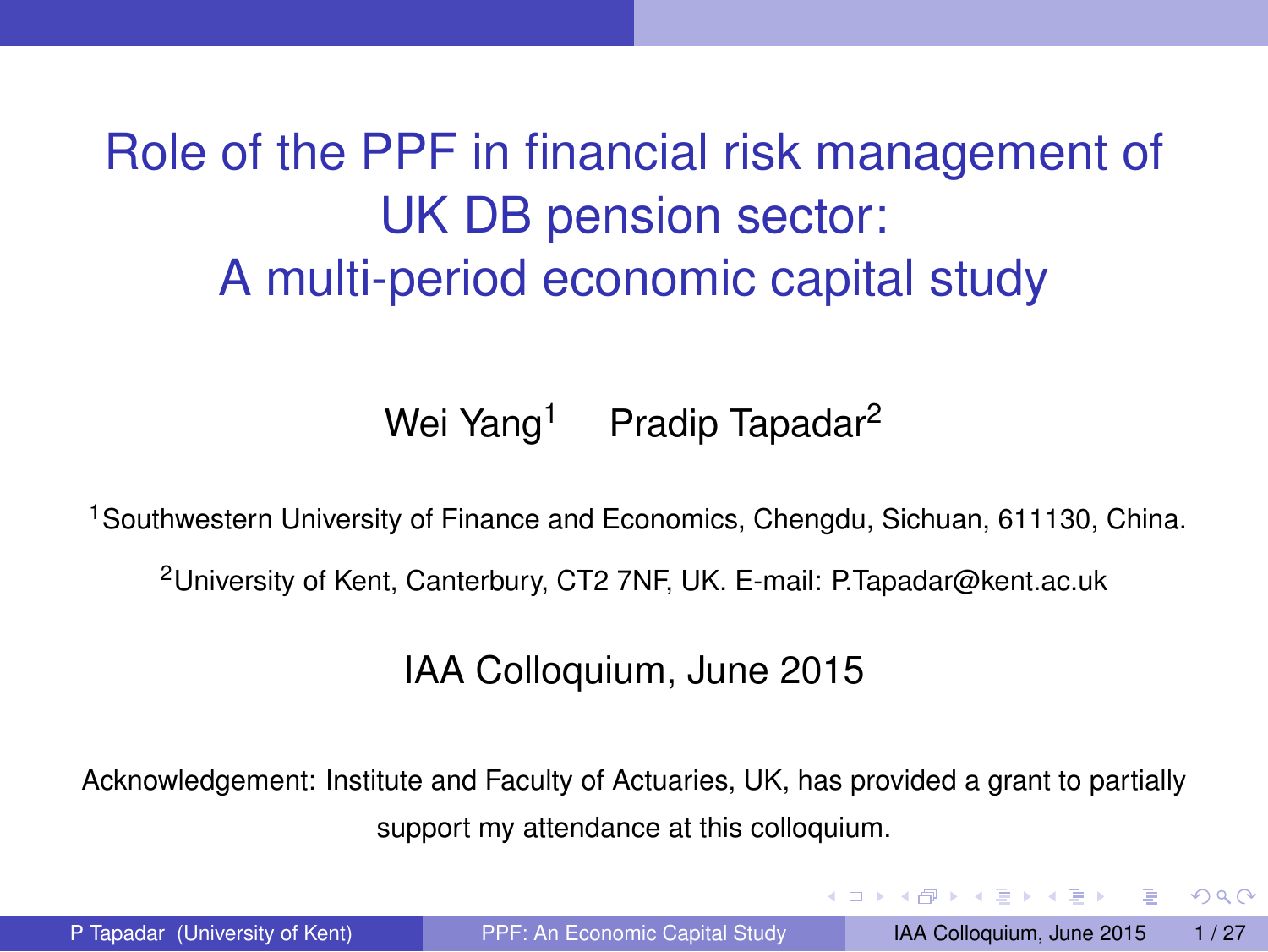# **[Introduction](#page-2-0)**

- 2 [Economic capital](#page-4-0)
- 3 [Stochastic model](#page-8-0)
- **[Model assumptions](#page-11-0)**





E

<span id="page-2-0"></span> $299$ 

 $A \oplus A \times A \oplus A \times A \oplus A$ 

4 0 8 1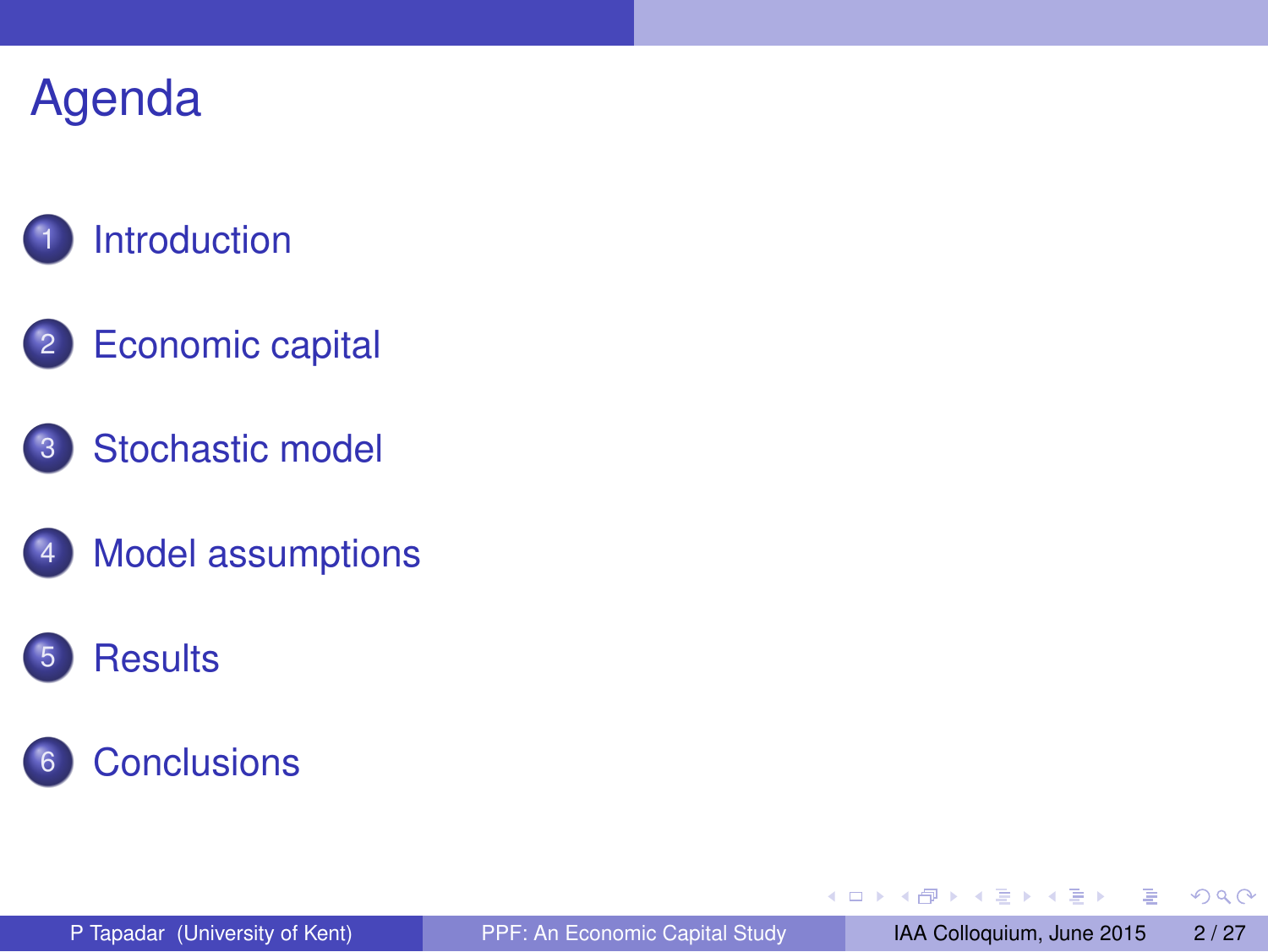### **[Introduction](#page-2-0) •** [Background](#page-3-0)

- **[Economic capital](#page-4-0)**
- [Stochastic model](#page-8-0)
- **[Model assumptions](#page-11-0)**
- **[Results](#page-15-0)**



Þ

<span id="page-3-0"></span> $299$ 

 $\sqrt{m}$   $\rightarrow$   $\sqrt{m}$   $\rightarrow$   $\sqrt{m}$   $\rightarrow$ 

4 0 8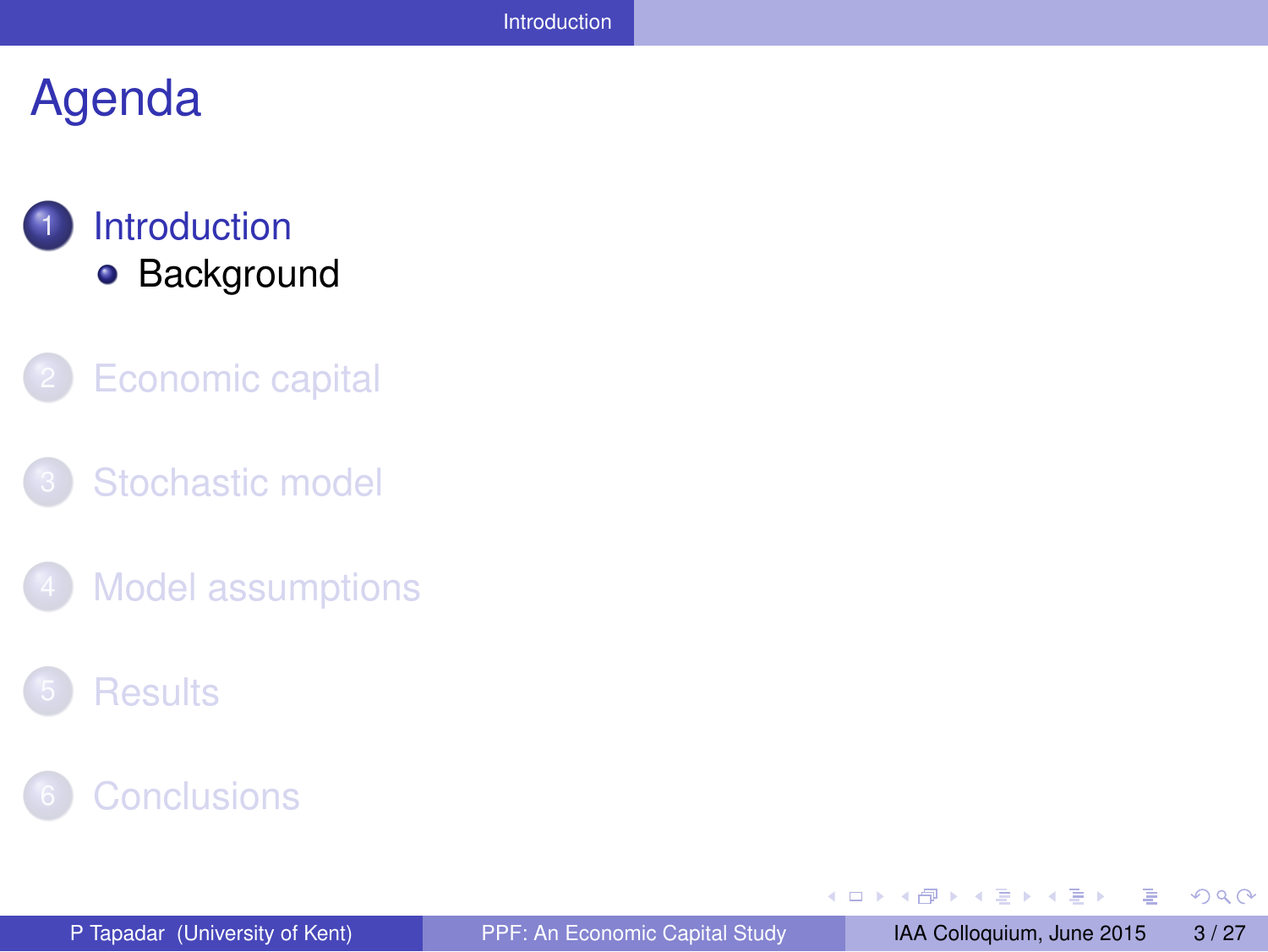# **Background**

### Regulatory developments

- $\bullet$  Basel 2/3.
- Solvency 2.
- **Pensions Regulations.**

#### Pensions: Developments in the UK

- **Pensions Act (2004): PPF and the Pensions Regulator.**
- $\bullet$  Private pension membership: 46% (1997) to 32% (2012).
- DB scheme membership: 34% (1997) to 8% (2012).

#### Questions:

- <span id="page-4-0"></span>Impact of capital requirements on individual DB pension schemes.
- **2** Role of the PPF for the risk management of the entire sector.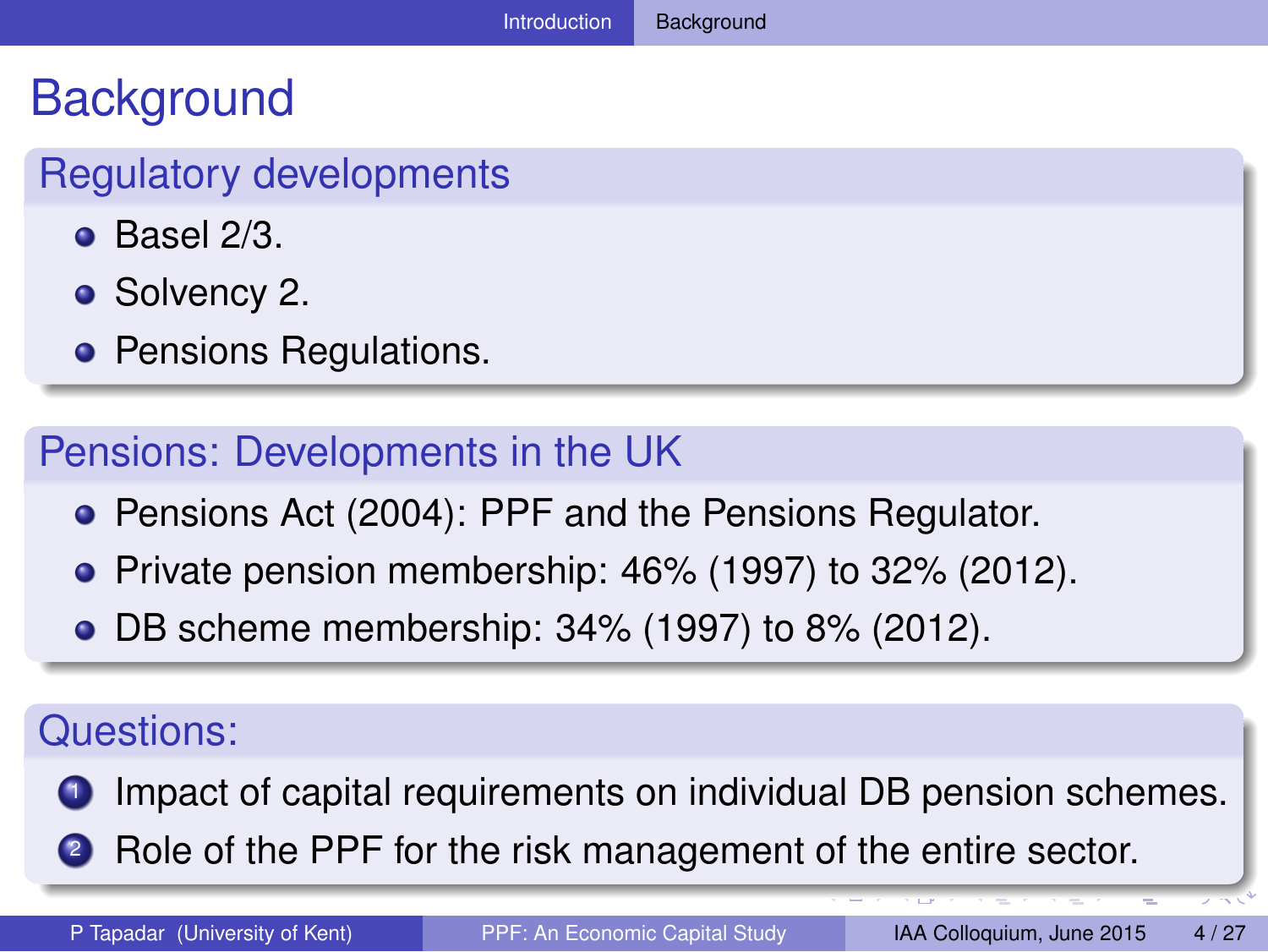#### **[Introduction](#page-2-0)**

#### **[Economic capital](#page-4-0) •** [Formulation](#page-5-0)

**•** [Eligible schemes](#page-6-0) o [PPF](#page-7-0)

#### [Stochastic model](#page-8-0)

**[Model assumptions](#page-11-0)** 

#### **[Results](#page-15-0)**

### **[Conclusions](#page-24-0)**

<span id="page-5-0"></span> $\Omega$ 

化重新分离

4 0 8 ×. Æ.  $\sim$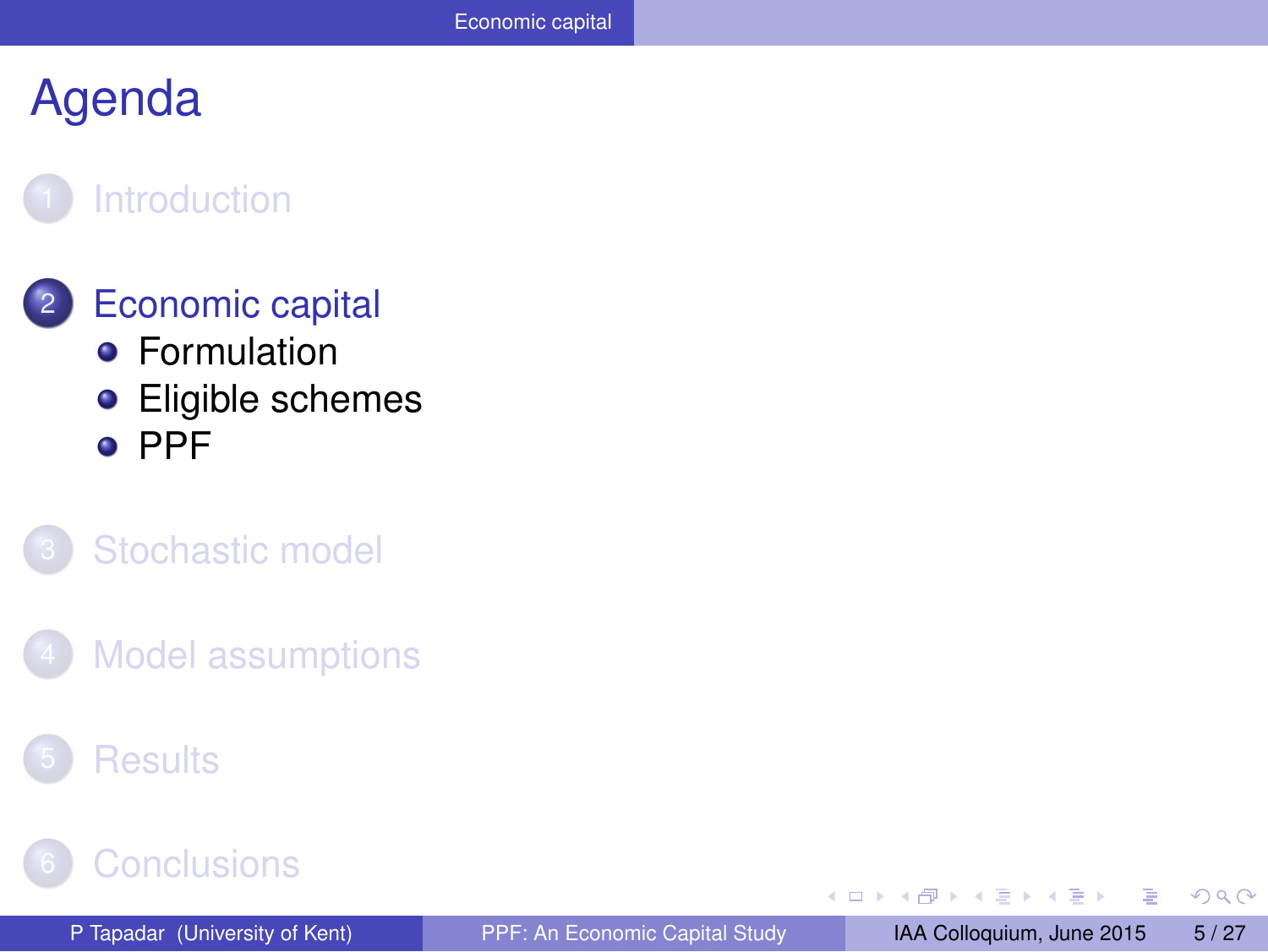# Economic Capital Formulation

**Economic capital** is the excess of assets over liabilities in respect of accrued benefits required to ensure that assets exceed liabilities on all future valuation dates over a specified time horizon with a prescribed high probability.

#### Notations:

- $X_t$ : Net cash flow of the scheme;
- *Lt* : Value of s179 liability of the scheme;
- *Is*,*t* : Accumulation factor;
- *Ds*,*<sup>t</sup>* : Discount factor.

#### Building blocks

$$
P_t = L_{t-1}I_{(t-1,t)} - X_t - L_t
$$
: Profit vector, with  $P_0 = -X_0 - L_0$ .

 $R_t = \sum_{s=0}^t P_s s_{t}$ ; Accumulated retained profits until time *t*,

<span id="page-6-0"></span> $V_t = \sum_{s=t+1}^{T} P_s D_{t,s}$  $V_t = \sum_{s=t+1}^{T} P_s D_{t,s}$  $V_t = \sum_{s=t+1}^{T} P_s D_{t,s}$  $V_t = \sum_{s=t+1}^{T} P_s D_{t,s}$  $V_t = \sum_{s=t+1}^{T} P_s D_{t,s}$  $V_t = \sum_{s=t+1}^{T} P_s D_{t,s}$  $V_t = \sum_{s=t+1}^{T} P_s D_{t,s}$ : Present value of future p[rofi](#page-4-0)[ts](#page-6-0) [at](#page-5-0) [ti](#page-6-0)m[e](#page-5-0) *t*[.](#page-3-0)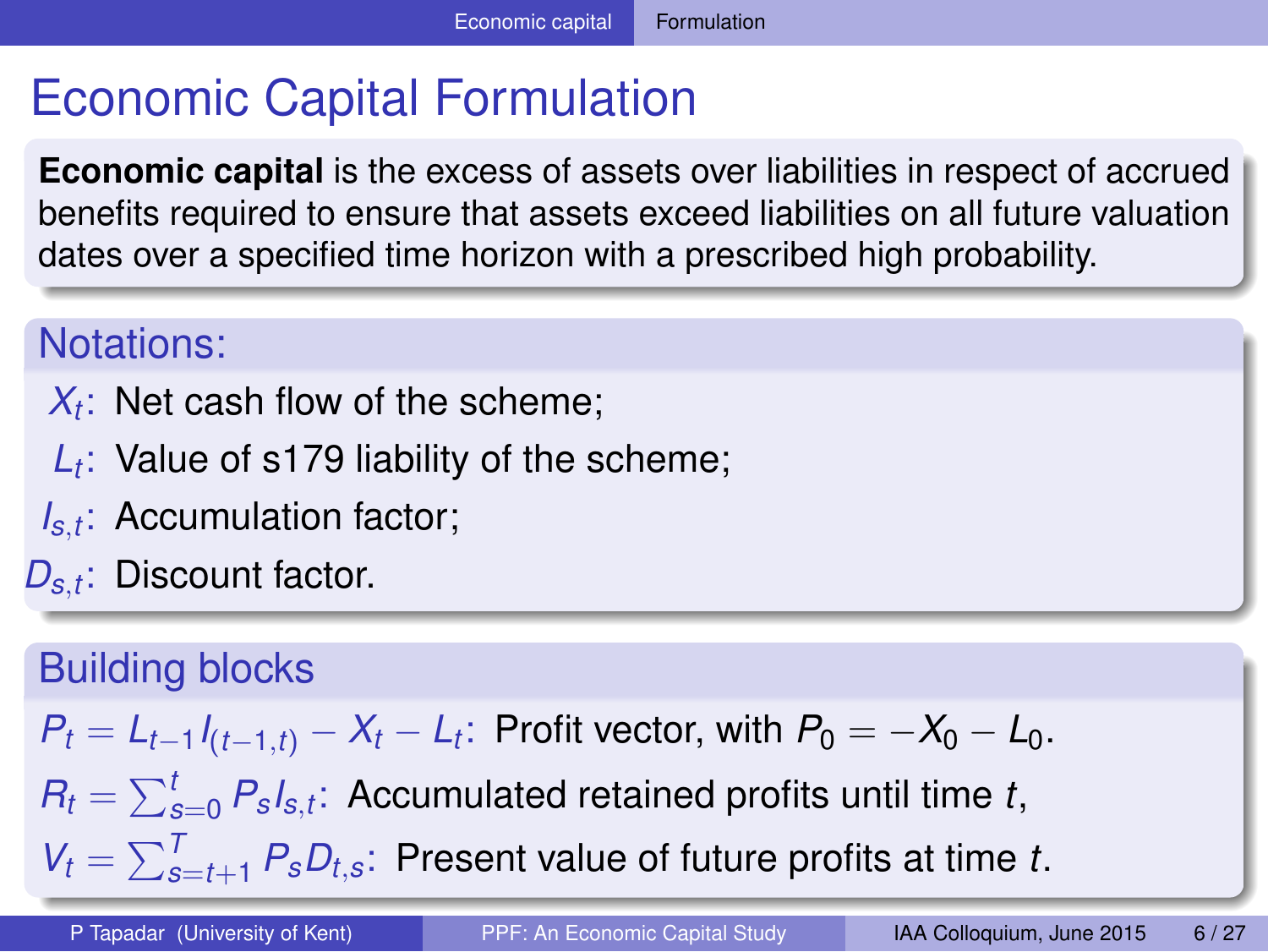# Eligible Scheme Cashflow and Capital Requirement



Economic ca[p](#page-5-0)ital requirement:  $\rho(C_t)$  $\rho(C_t)$  [=](#page-6-0)  $VaR(C_t, \rho = 0.995)$  $VaR(C_t, \rho = 0.995)$  $VaR(C_t, \rho = 0.995)$  $VaR(C_t, \rho = 0.995)$  $VaR(C_t, \rho = 0.995)$  $VaR(C_t, \rho = 0.995)$  $VaR(C_t, \rho = 0.995)$  $VaR(C_t, \rho = 0.995)$  $VaR(C_t, \rho = 0.995)$  $VaR(C_t, \rho = 0.995)$  $VaR(C_t, \rho = 0.995)$ [.](#page-7-0)

<span id="page-7-0"></span> $\Omega$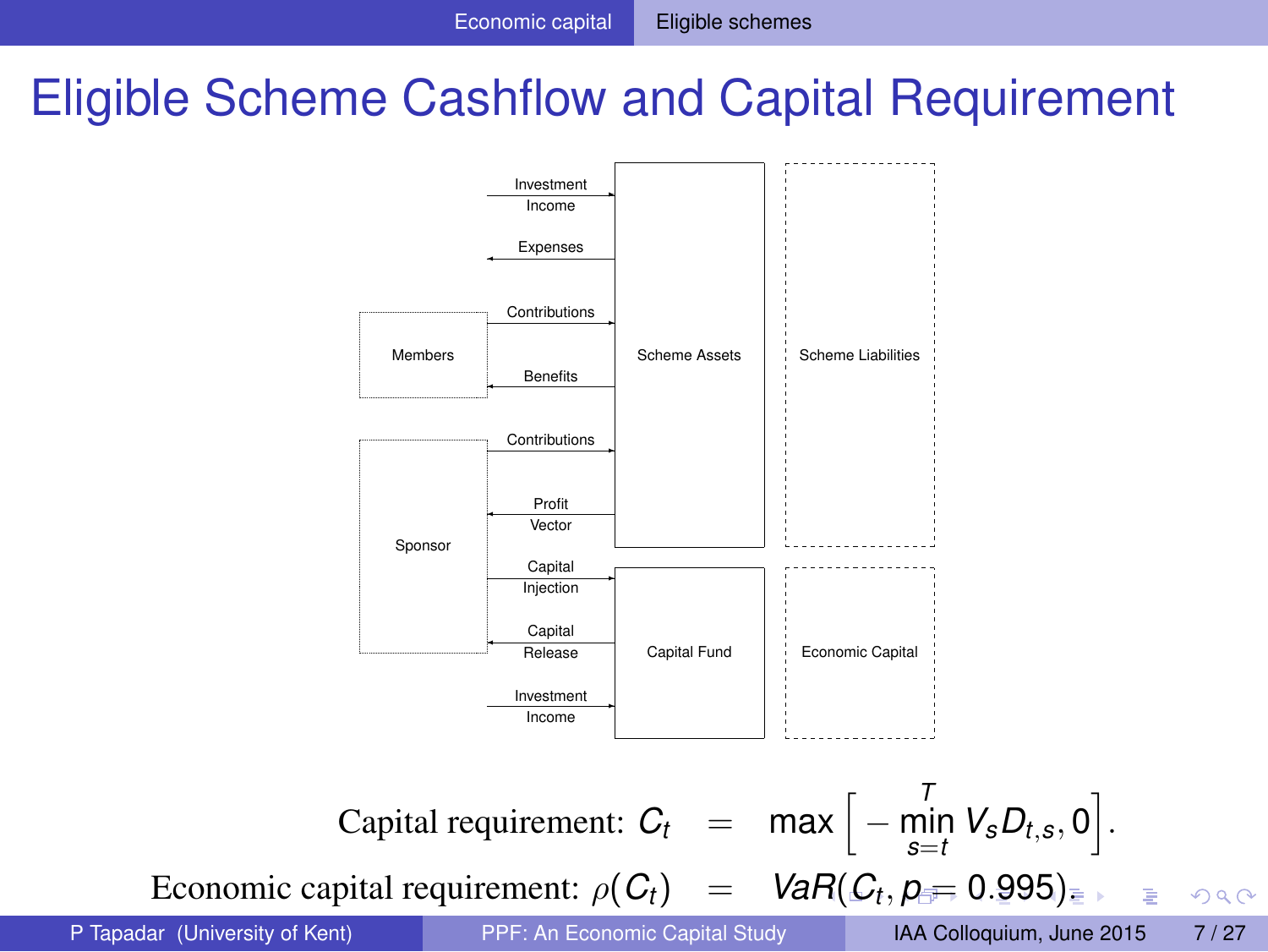# PPF Cashflow and Capital Requirement



<span id="page-8-0"></span> $QQ$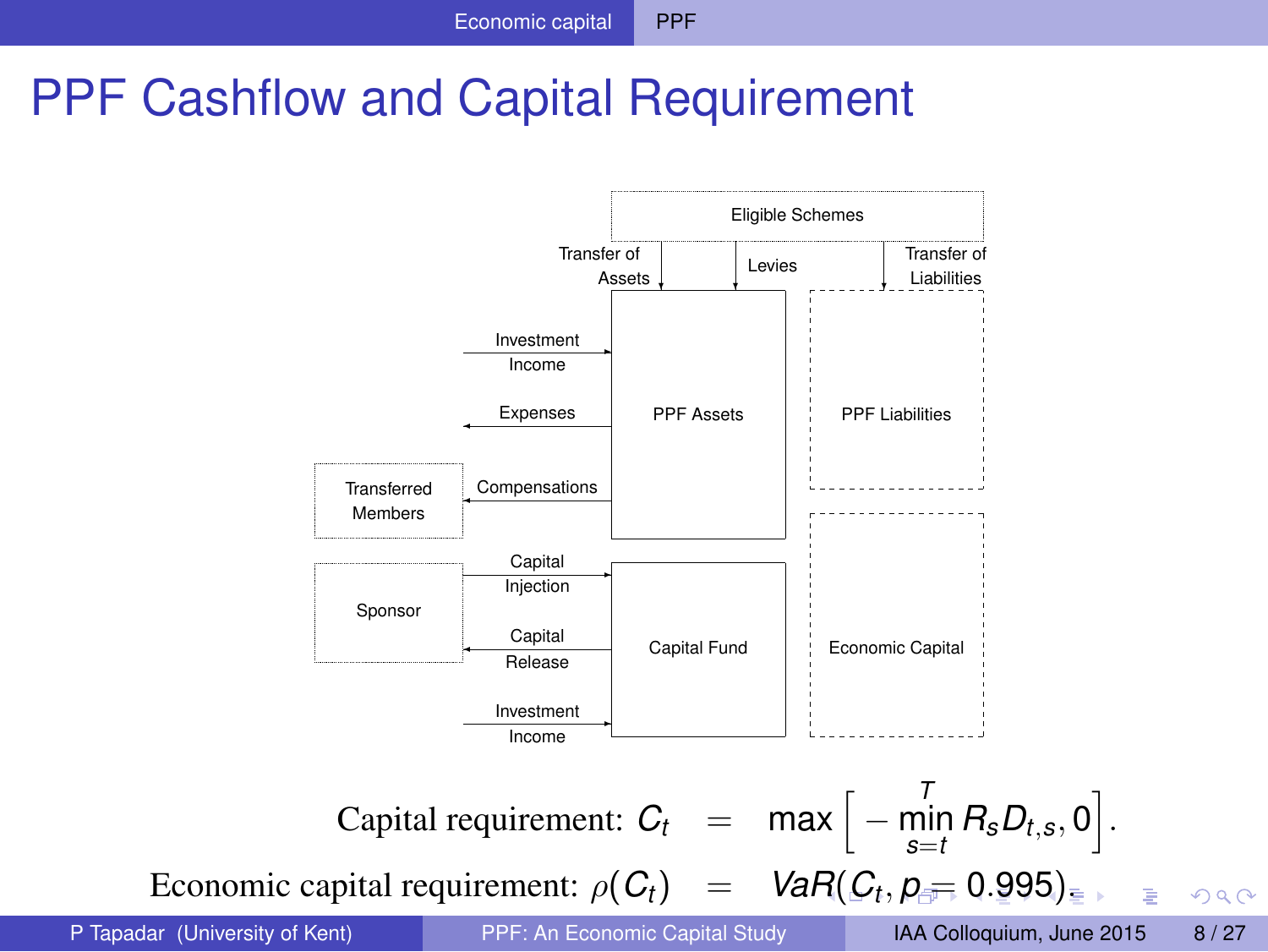#### **[Introduction](#page-2-0)**

#### **[Economic capital](#page-4-0)**

- 3 [Stochastic model](#page-8-0) **[Economic variables](#page-9-0) •** [Longevity](#page-10-0)
	- **[Model assumptions](#page-11-0)**

#### **[Results](#page-15-0)**

### **[Conclusions](#page-24-0)**

<span id="page-9-0"></span> $\Omega$ 

AD > 3 B > 3 B

4 0 8  $\epsilon$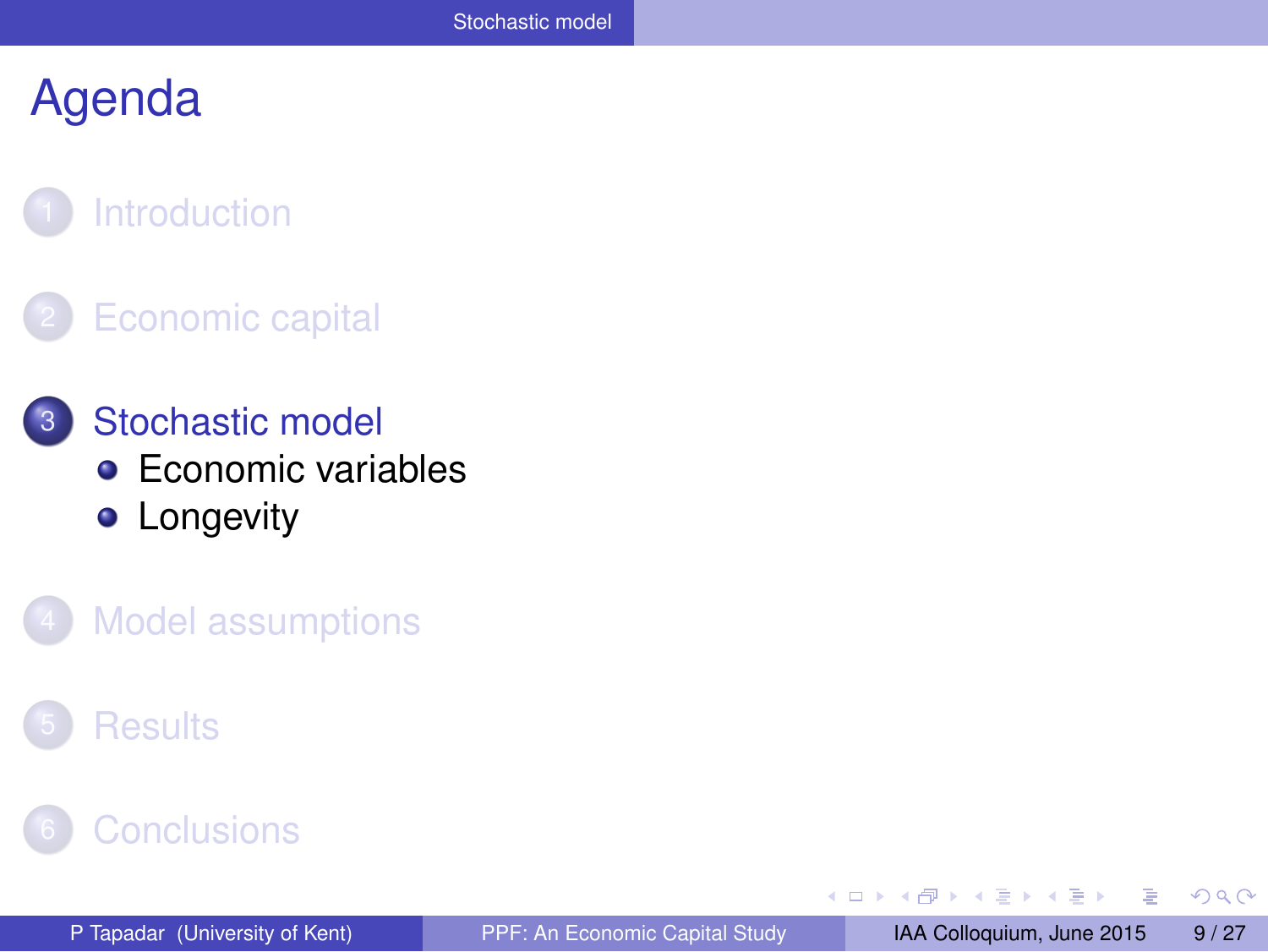# Stochastic model: Economic Variables



The individual economic random variables, *Zit*s, are modelled as:

<span id="page-10-0"></span>
$$
Z_{it} = \mu_i + Y_{it}, \text{ where } Y_{it} = \beta_i Y_{i(t-1)} + \varepsilon_{it} \text{ and } \varepsilon_{it} \sim N(0, \sigma_i^2).
$$

The error terms

- are assumed to be independently distributed across time *t*;
- which are directly connected to each other are dependent;
- which are indirectly connected are still [de](#page-8-0)penden[t,](#page-10-0) [b](#page-8-0)[ut](#page-9-0) [m](#page-10-0)[or](#page-9-0)[e](#page-8-0) [w](#page-7-0)e[ak](#page-11-0)[ly](#page-0-0) [so](#page-26-0).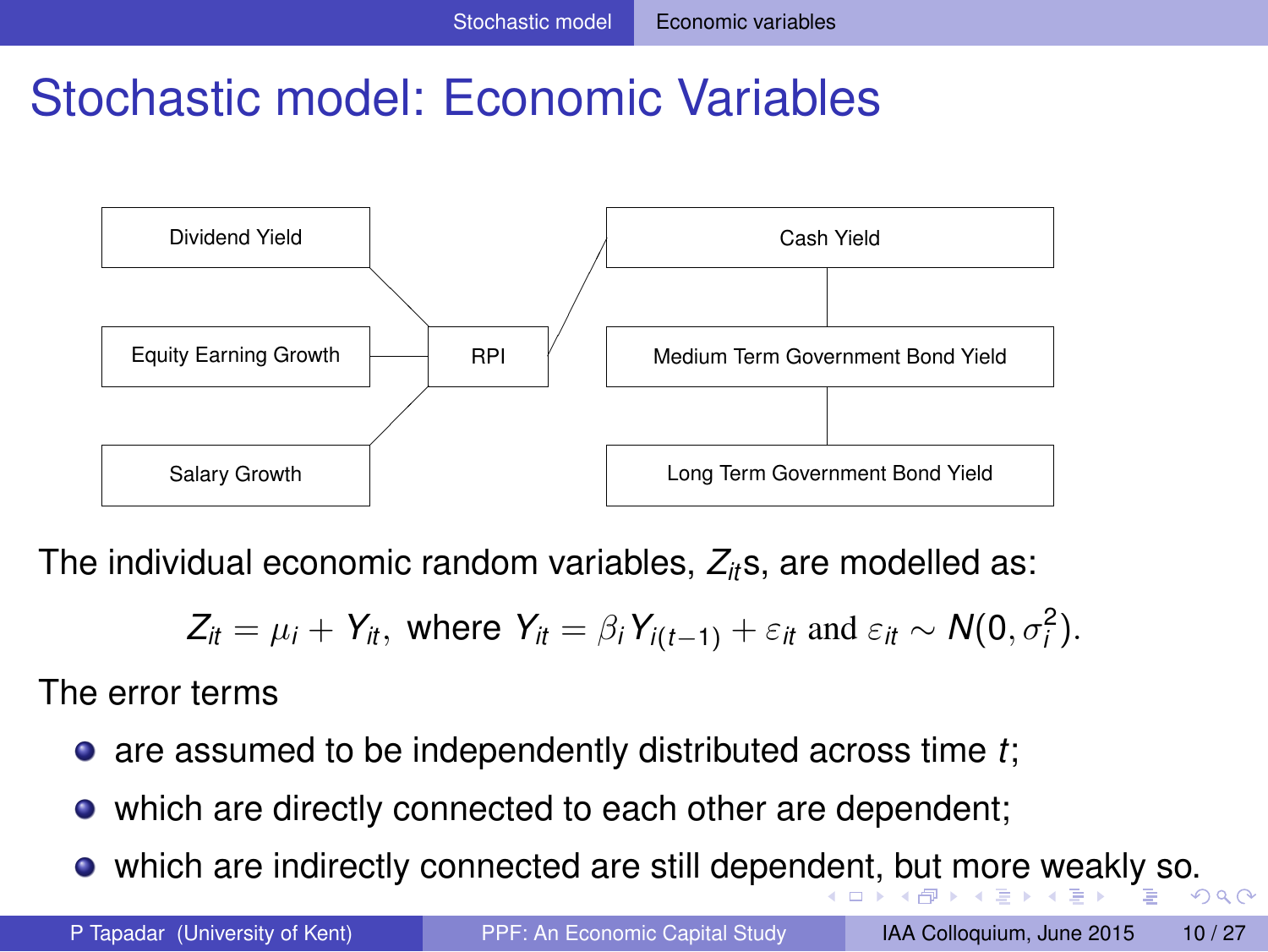# Stochastic model: Longevity

The mortality model used is developed in three steps:

- Step 1: Set S1PM and S1PF as the baseline mortality tables for males and females respectively.
- Step 2: Project these base mortality tables from year 2006 to year 2012 using the mortality projection table published by the Institute and Faculty of Actuaries.
- Step 3: Finally, model the future stochastic mortality improvements starting from 2012 by modelling stochastic uncertainty around the central mortality projection (Sweeting (2008)).

<span id="page-11-0"></span> $\Omega$ 

4 ロ ト 4 何 ト 4 ラ ト 4 ラ ト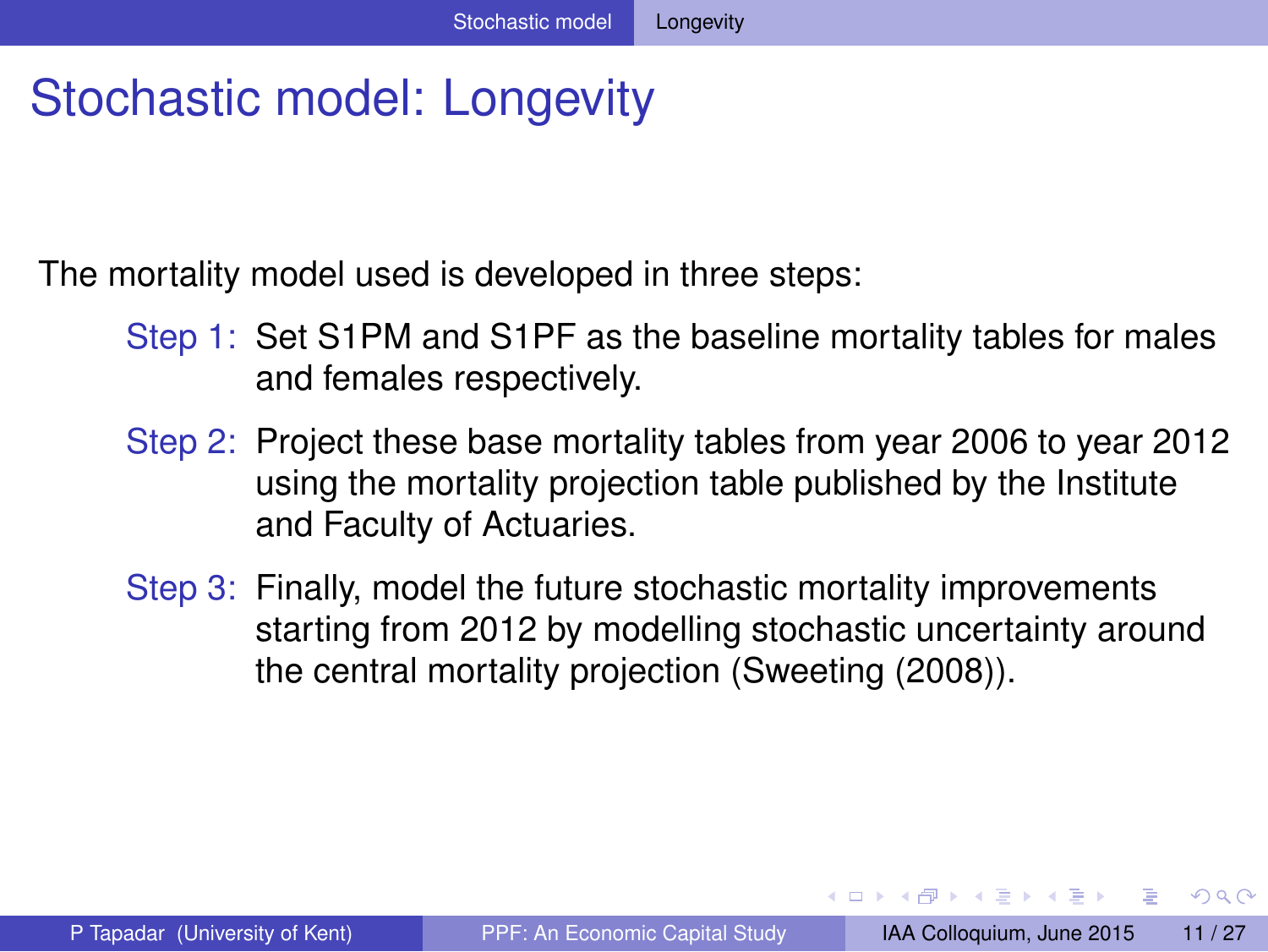# **[Introduction](#page-2-0)**

- **[Economic capital](#page-4-0)**
- [Stochastic model](#page-8-0)

#### **[Model assumptions](#page-11-0)**

- [Membership profile](#page-12-0)
- [Model points](#page-13-0)  $\bullet$
- [Investment](#page-14-0)  $\bullet$

#### **[Results](#page-15-0)**

### **[Conclusions](#page-24-0)**

<span id="page-12-0"></span> $QQQ$ 

 $\mathbf{h}$  $\mathcal{A}$ 

 $\leftarrow$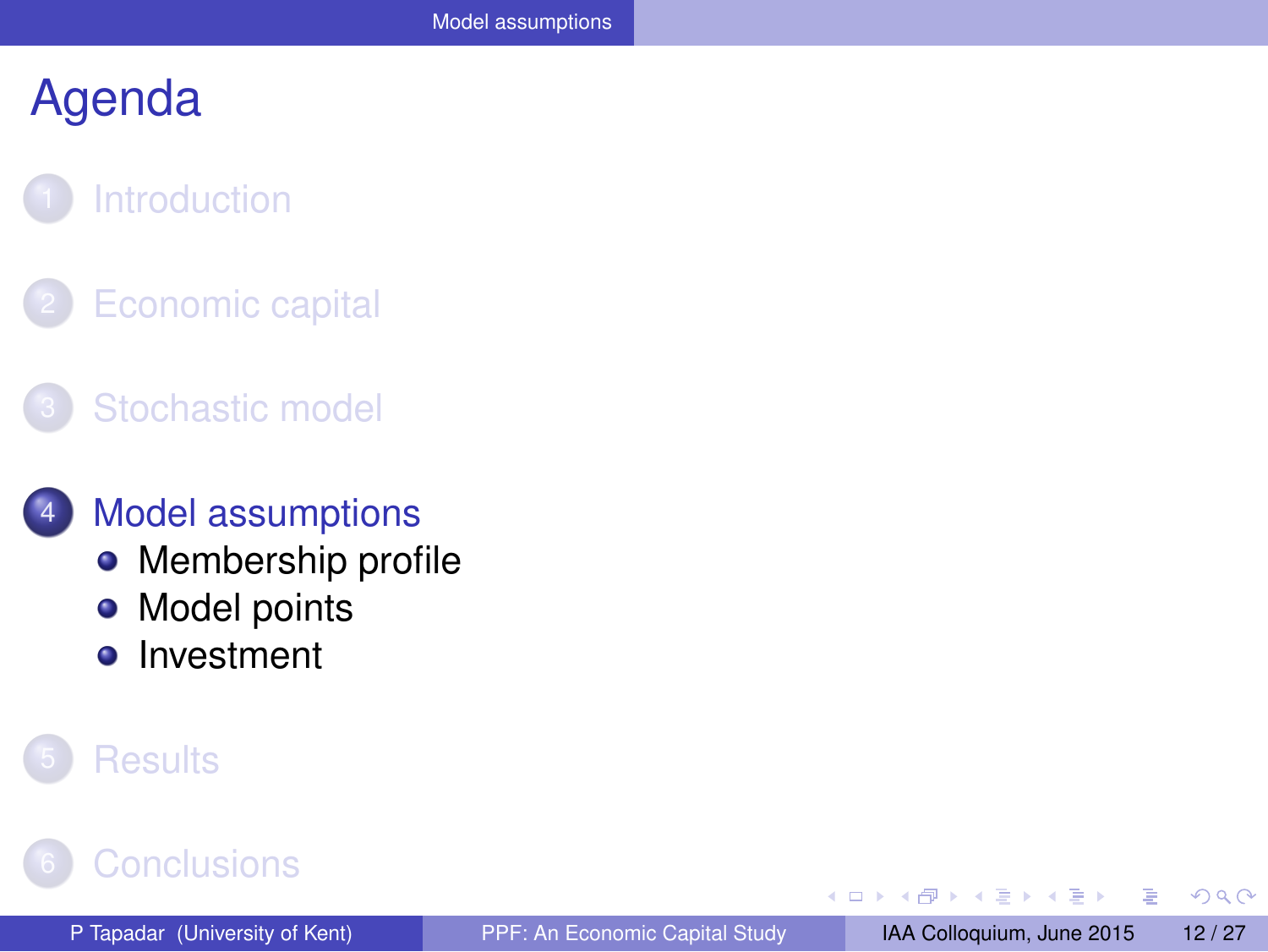# Membership Profile

#### Table : Average membership profile of eligible schemes.

| Membership         | Number of |             | Average membership |              |        |
|--------------------|-----------|-------------|--------------------|--------------|--------|
| group (Members)    | schemes   | Active      | Deferred           | Pensioner    | Total  |
| A: (5-99)          | 2.260     | 6(13%)      | 23 (52%)           | 15 (35%)     | 44     |
| $B: (100-999)$     | 2.828     | 56 (16%)    | 182 (52%)          | 113 (32%)    | 351    |
| $C: (1,000-4,999)$ | 824       | 384 (17%)   | 1,103 (49%)        | 754 (34%)    | 2.241  |
| $D: (5,000-9,999)$ | 192       | 1,231 (17%) | 3,297 (46%)        | 2,601 (37%)  | 7.129  |
| $E:$ (Over 10,000) | 212       | 6,651 (19%) | 14,763 (42%)       | 13,608 (39%) | 35,022 |

÷.

<span id="page-13-0"></span> $299$ 

(ロトス個) (注) (注)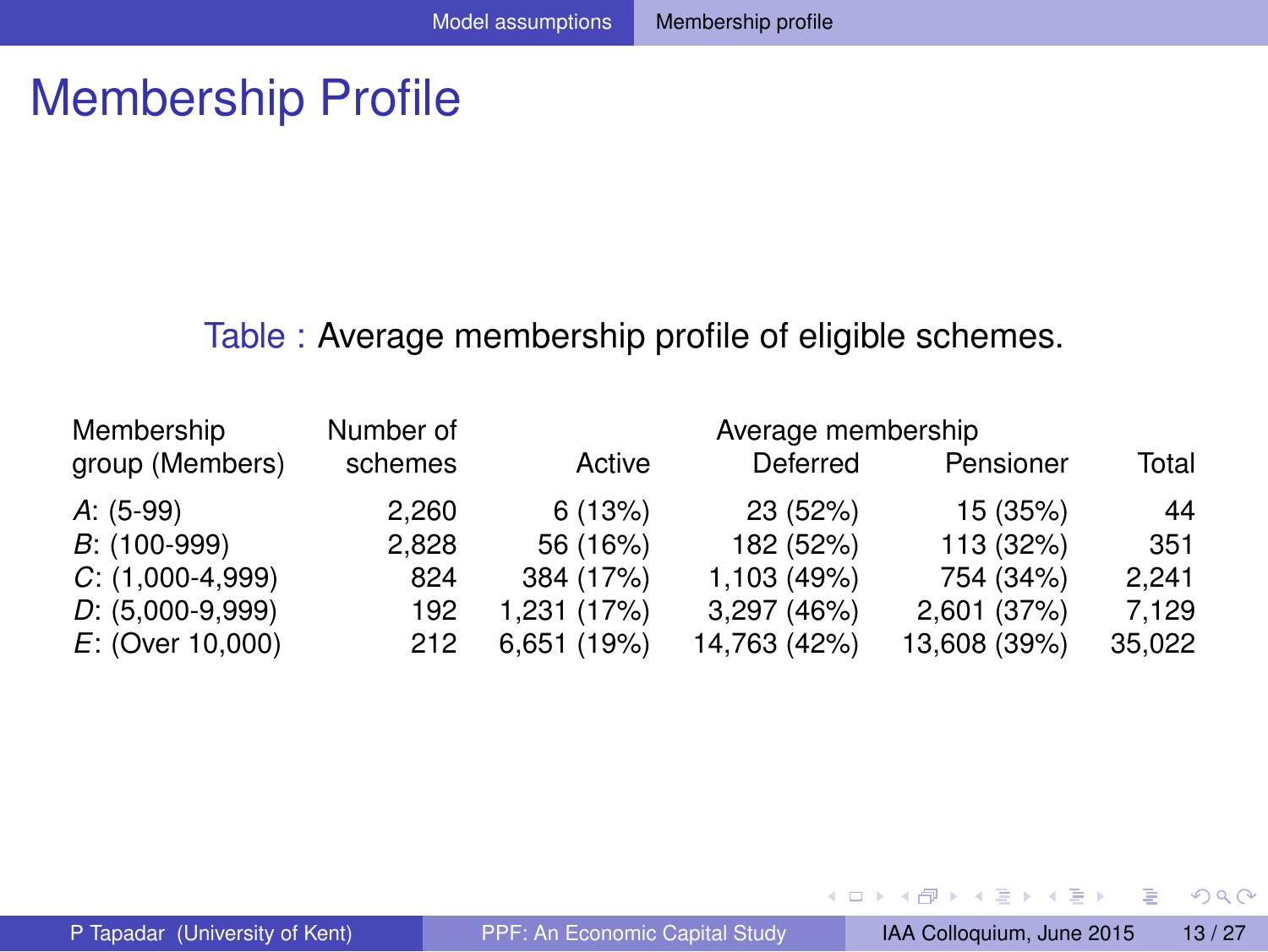# Model Points

#### Table : Eligible schemes model points.

| Membership types | Age | Gender      | Accrued service/benefit            |
|------------------|-----|-------------|------------------------------------|
|                  | 30  | Male/Female | 7 years past service               |
| Active           | 40  | Male/Female | 16 years past service              |
|                  | 50  | Male/Female | 25 years past service              |
|                  | 60  | Male/Female | 34 years past service              |
| Deferred         | 50  | Male        | Accrued pension of £3,000 per year |
|                  | 50  | Female      | Accrued pension of £1,500 per year |
| Pensioner        | 70  | Male        | Pension of £6,000 per year         |
|                  | 70  | Female      | Pension of £3,000 per year         |

重

<span id="page-14-0"></span> $299$ 

**K ロメ K 御 メ K 君 メ K 君 X**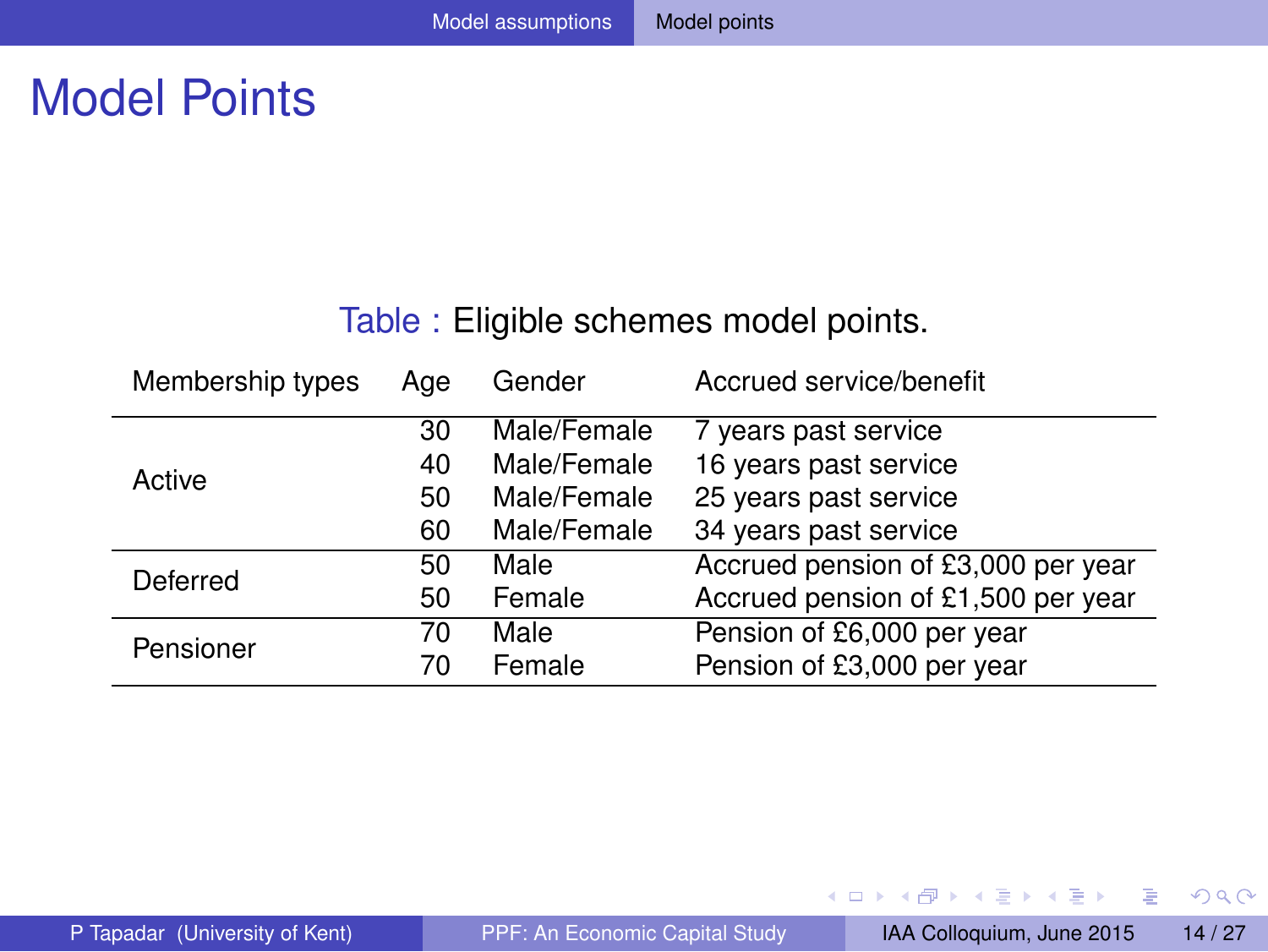# Assets, Liabilities and Investment Strategies

#### Table : Comparison of assets and liabilities.

|             | Estimated | Actual  |
|-------------|-----------|---------|
| Assets      | £1.018b   | £1.027b |
| Liabilities | £1.218b   | £1.231b |

#### Table : Distribution of eligible scheme by investment strategies.

| Investment | Asset allocation |              | Proportion of    |
|------------|------------------|--------------|------------------|
| strategy   | Equities         | <b>Bonds</b> | eligible schemes |
|            | 25%              | 75%          | 25%              |
| м          | 50%              | 50%          | 60%              |
| н          | 75%              | 25%          | 15%              |

**PPF** broadly follows investment strategy *L*.

 $(0,1)$   $(0,1)$   $(0,1)$   $(1,1)$   $(1,1)$   $(1,1)$   $(1,1)$   $(1,1)$   $(1,1)$   $(1,1)$   $(1,1)$   $(1,1)$   $(1,1)$   $(1,1)$   $(1,1)$   $(1,1)$   $(1,1)$   $(1,1)$   $(1,1)$   $(1,1)$   $(1,1)$   $(1,1)$   $(1,1)$   $(1,1)$   $(1,1)$   $(1,1)$   $(1,1)$   $(1,1$ 

<span id="page-15-0"></span> $QQ$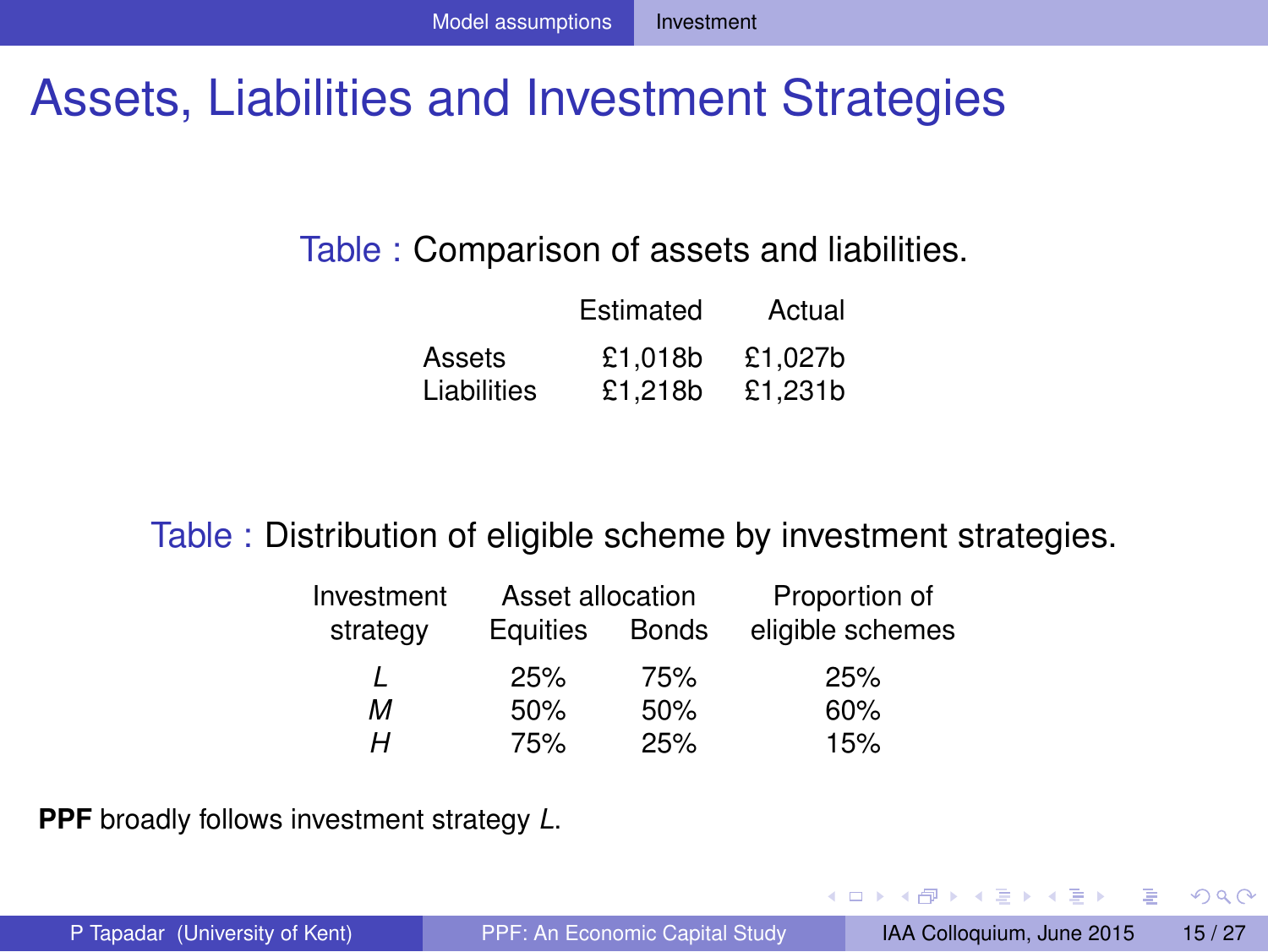#### **[Introduction](#page-2-0)**

- **[Economic capital](#page-4-0)**
- [Stochastic model](#page-8-0)
- **[Model assumptions](#page-11-0)**
- **[Results](#page-15-0) •** [Eligible Schemes](#page-16-0) o [PPF](#page-20-0)

#### **[Conclusions](#page-24-0)**

**B** Þ <span id="page-16-0"></span> $QQ$ 

**ADAM DAM D** 

4 0 8  $\mathcal{A}$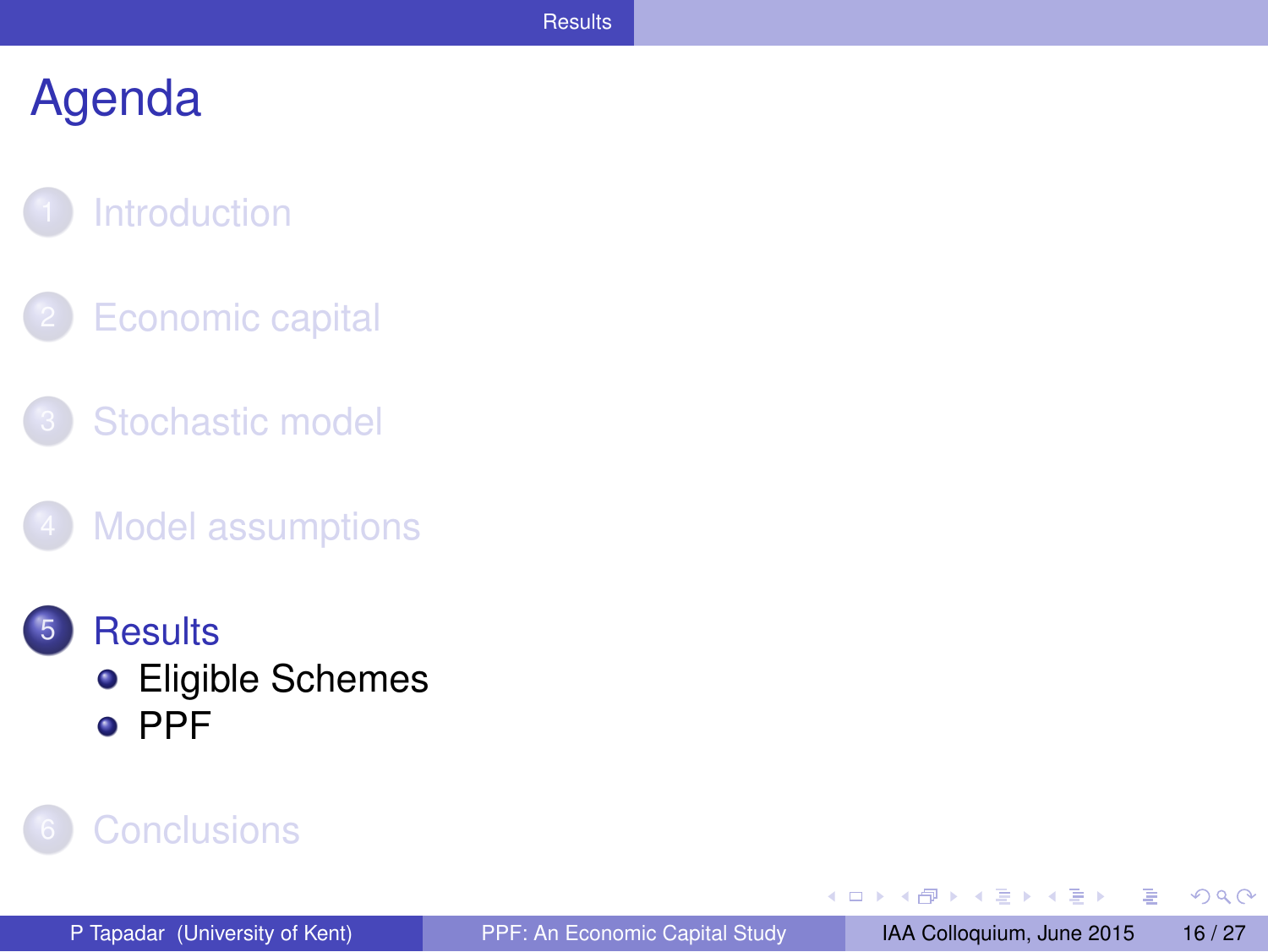# Aggregate Economic Capital for Eligible Schemes





Þ

<span id="page-17-0"></span> $QQQ$ 

4 0 8

 $\sim$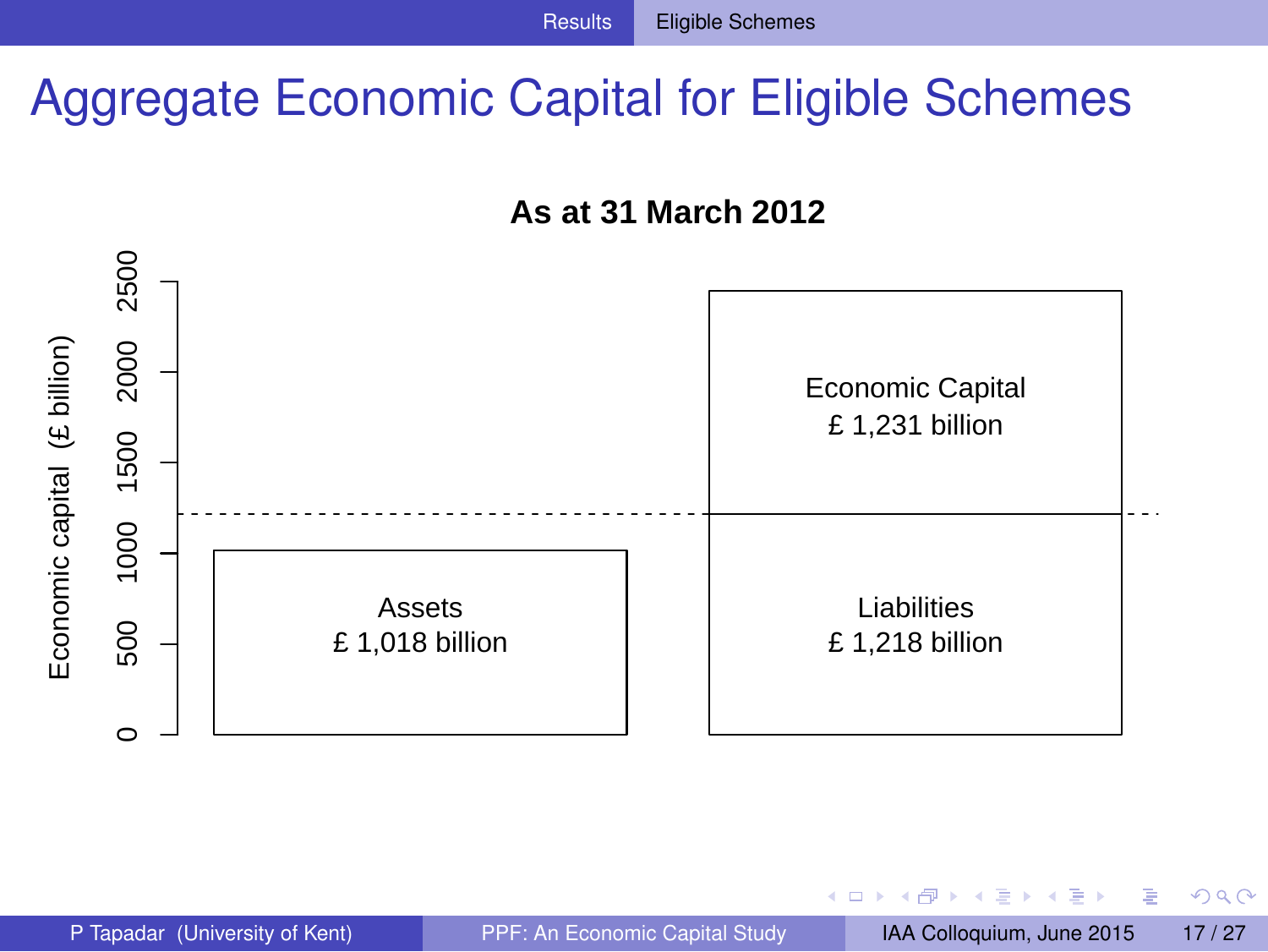# Economic Capital: Eligible Scheme in *A*

<span id="page-18-0"></span>

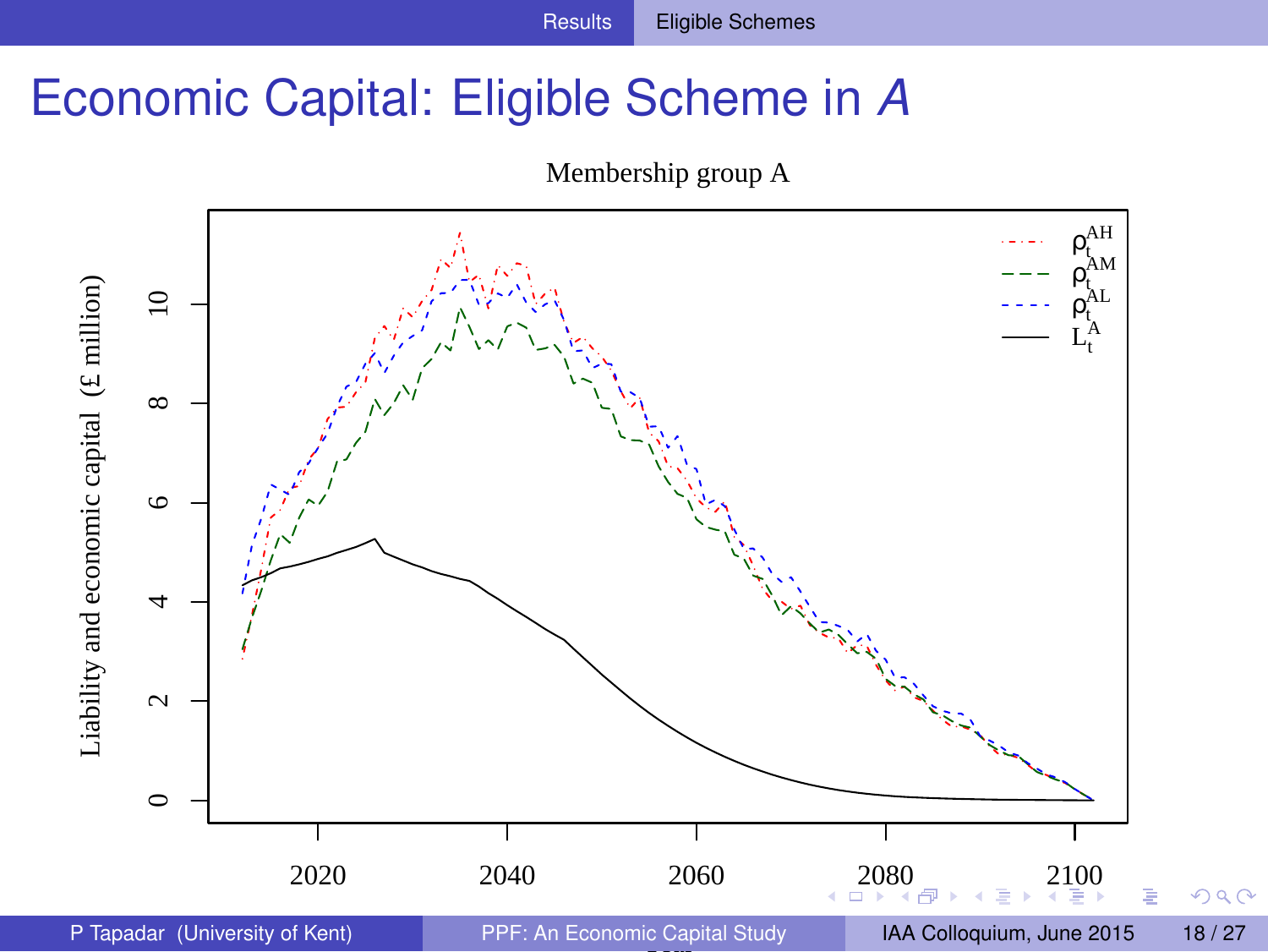# Eligible Schemes: Liability Comparison

<span id="page-19-0"></span>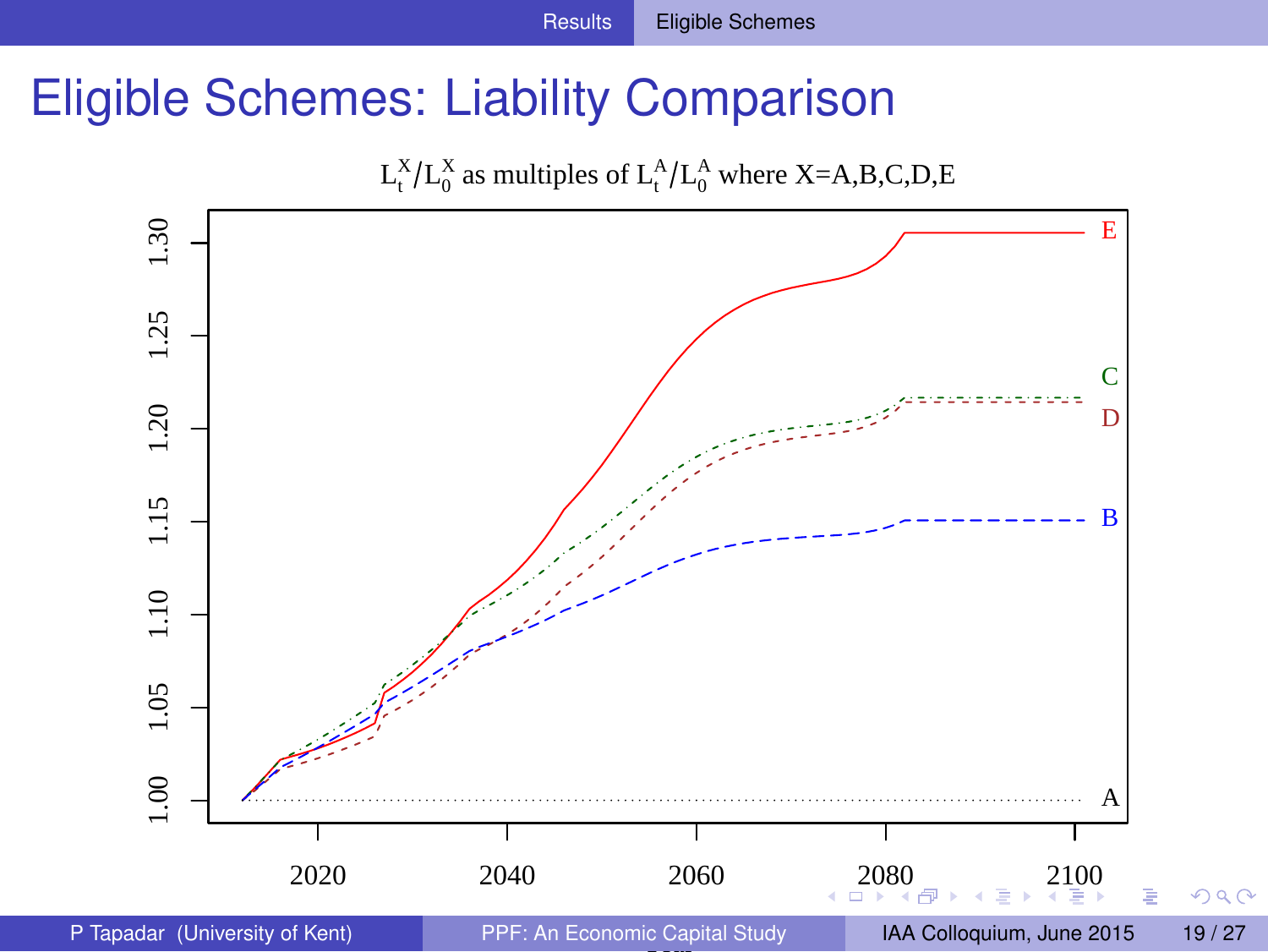# Eligible Schemes: Economic Capital Comparison

<span id="page-20-0"></span> $\rho_t^{XY}/L_0^X$  as multiples of  $\rho_t^{AY}/L_0^A$  where X=A,B,C,D,E and Y=L,M,H

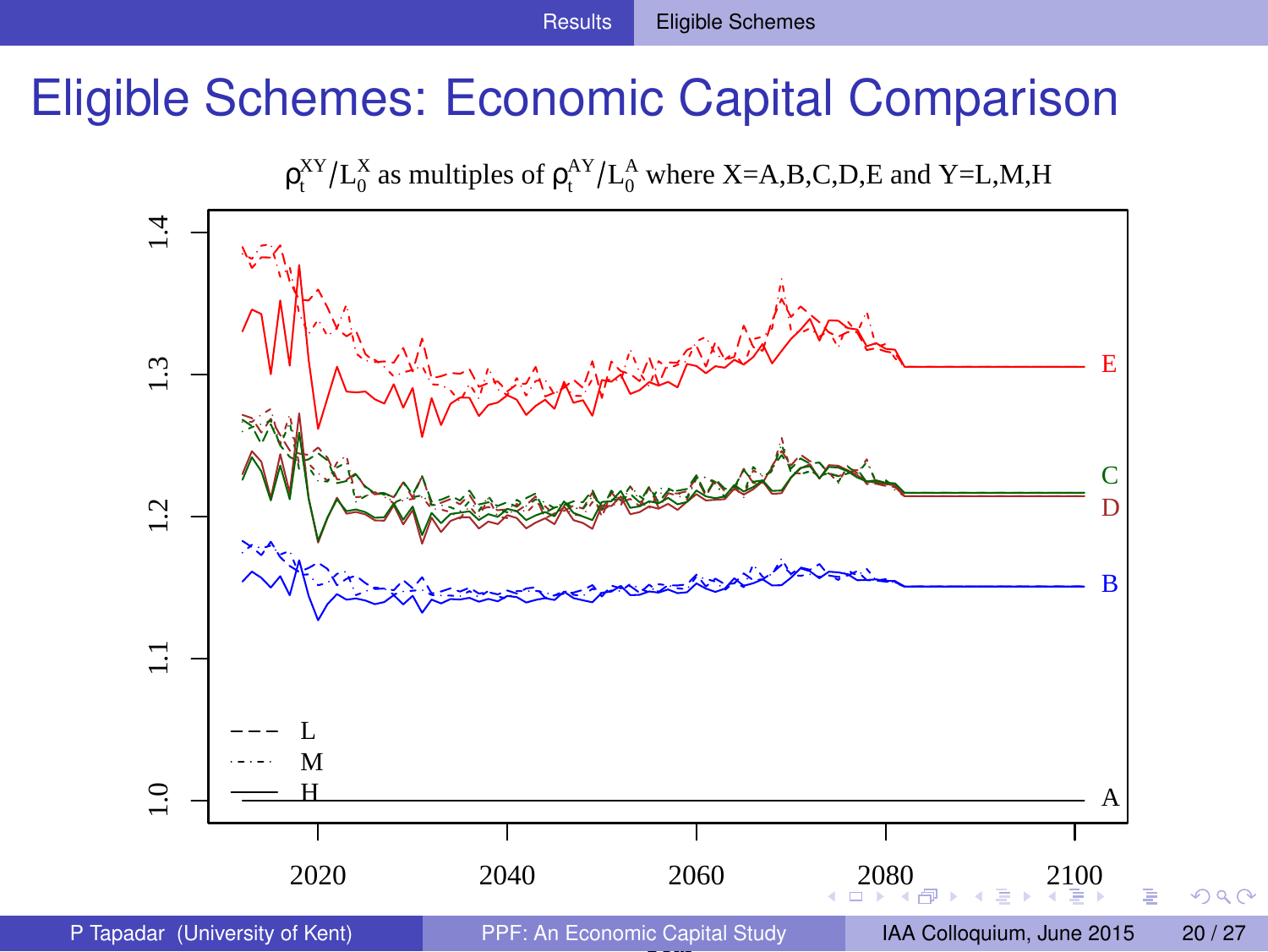# PPF: Some Additional Assumptions

- PPF levy: 0.072% of the total s179 liabilities.
- Amortisation period: 10 years.
- **•** Funding cap: 120% of s179 liabilities.
- Insolvency rates:

Membership group Annual insolvency rate

| А  | 1.60%    |
|----|----------|
| R  | 0.95%    |
| C. | $0.90\%$ |
| D  | 0.53%    |
| F. | 0.72%    |

<span id="page-21-0"></span> $\Omega$ 

イロト イ押ト イヨト イヨト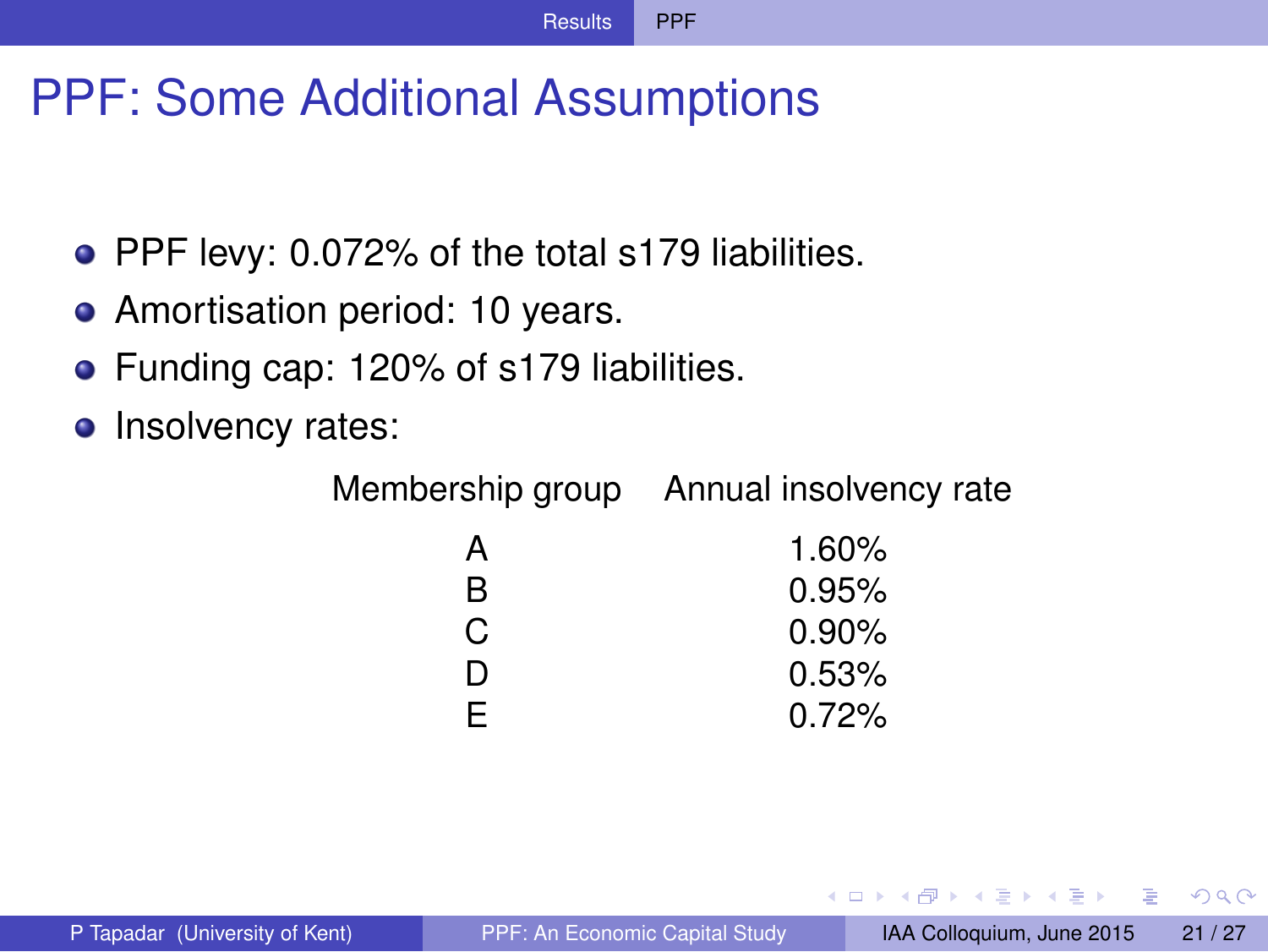# PPF: Base Case Results

<span id="page-22-0"></span>PPF schemes liability and economic captial : Base case

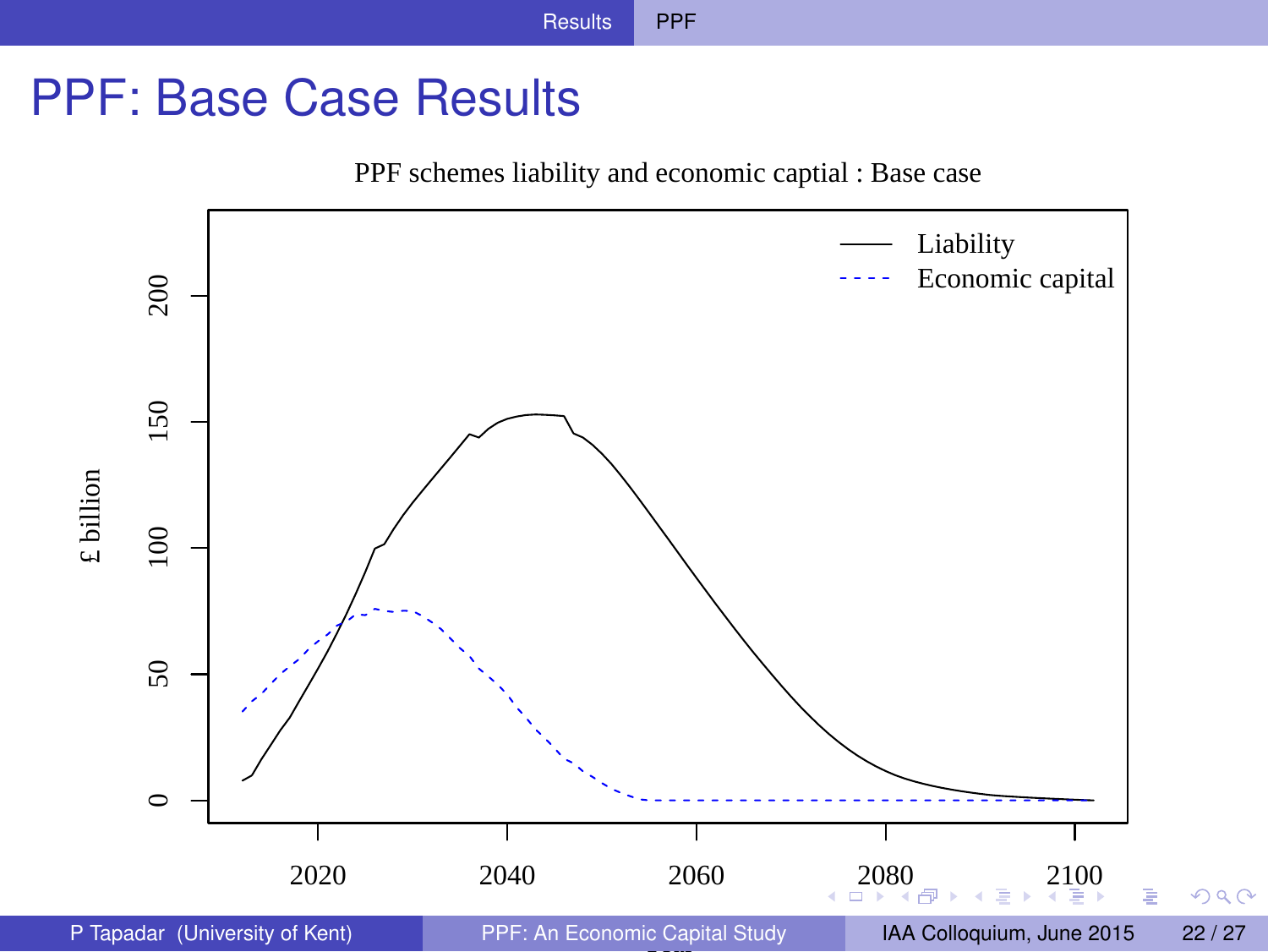# PPF: Sensitivity Results

#### <span id="page-23-0"></span>**As at 31 March 2012**

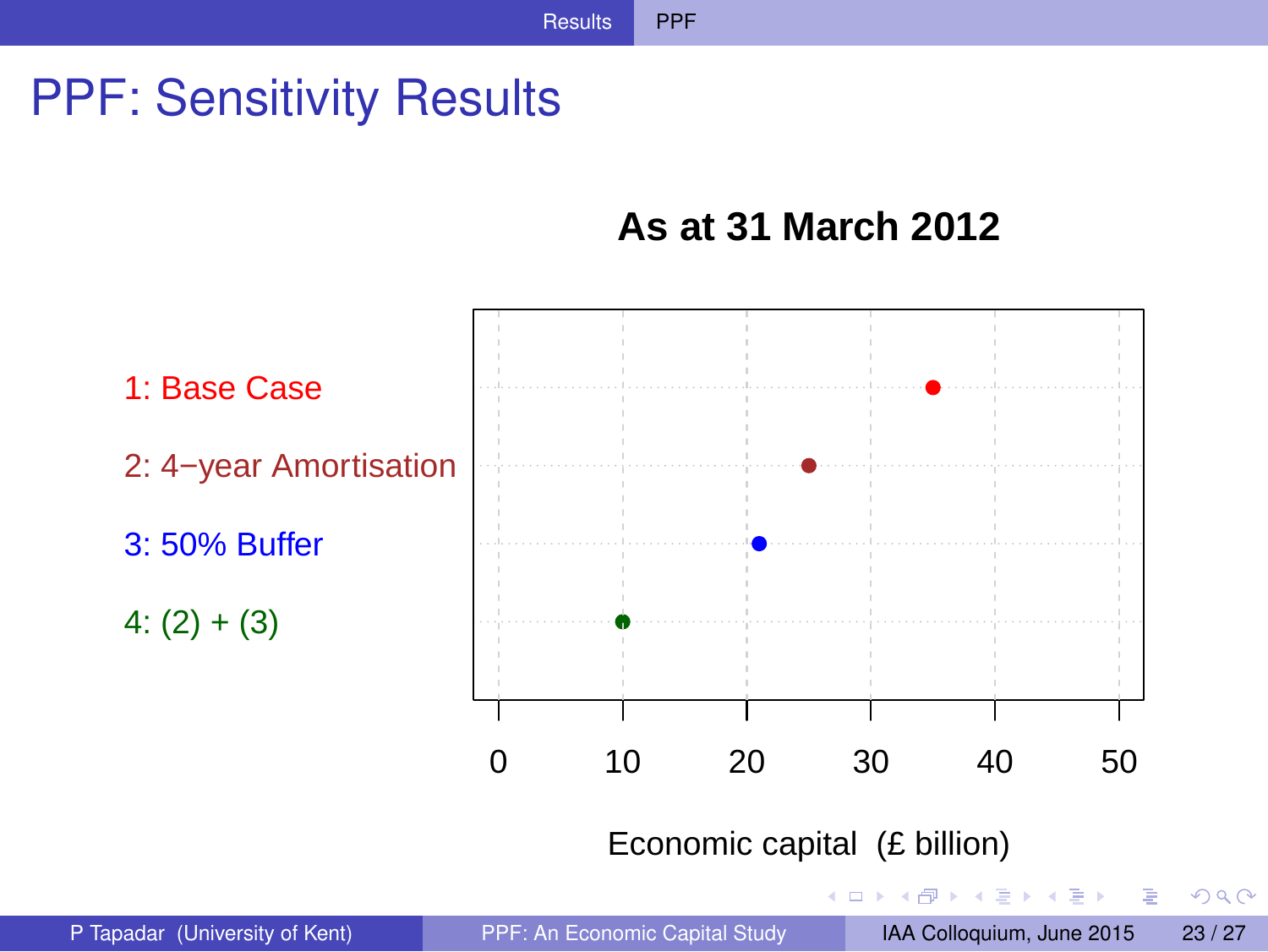# PPF Takes Over All Schemes With Insolvent Sponsors

<span id="page-24-0"></span>

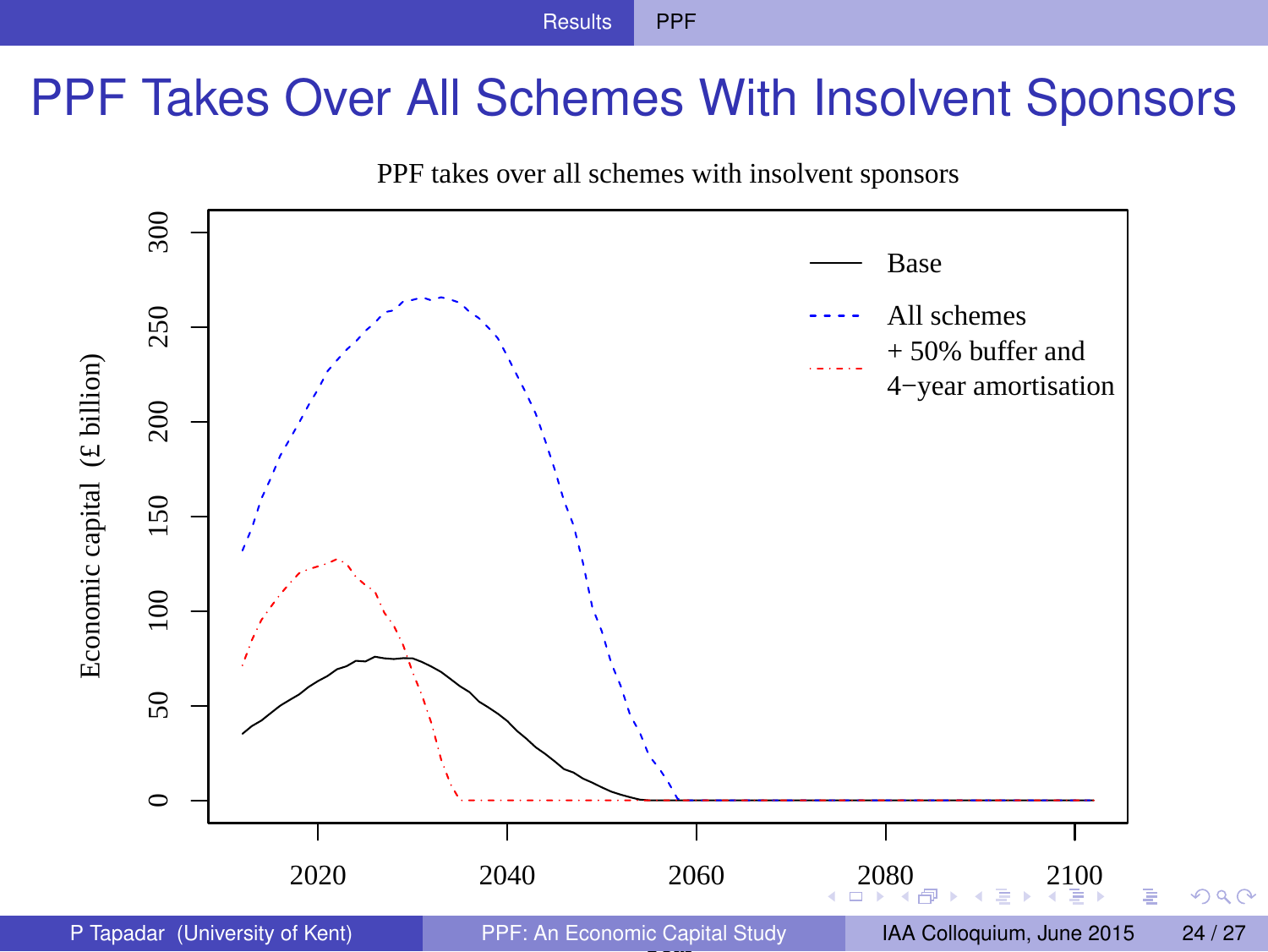# **[Introduction](#page-2-0)**

- **[Economic capital](#page-4-0)**
- [Stochastic model](#page-8-0)
- [Model assumptions](#page-11-0)

#### **[Results](#page-15-0)**



÷.

<span id="page-25-0"></span> $299$ 

(ロトス個) (注) (注)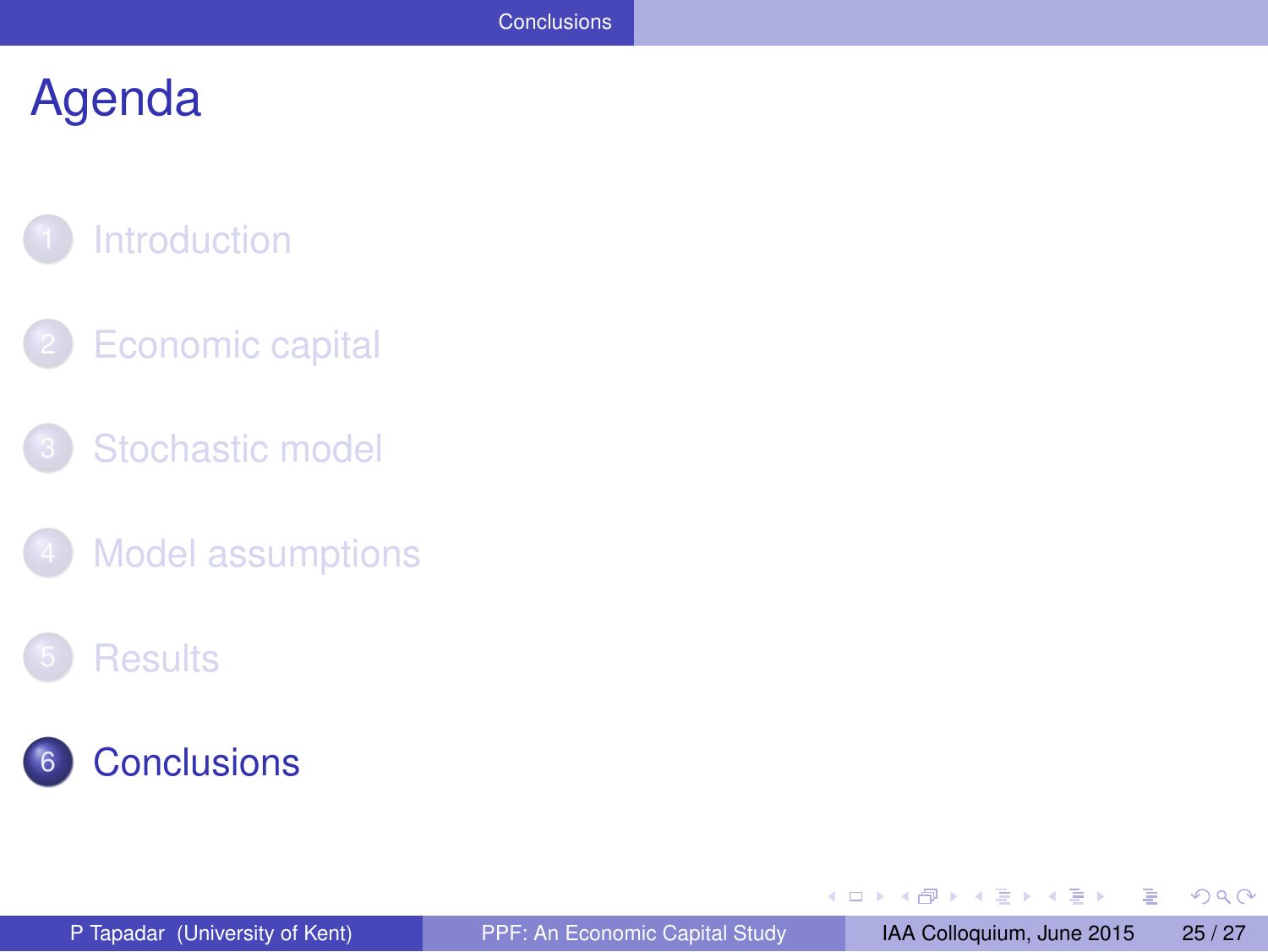# **Conclusions**

#### Summary

- Aggregate economic capital requirement:
	- ◮ On eligible scheme basis: **£1,200 billion**.
	- ◮ For PPF: **£35 billion**.
- **Reasonable capital buffer + shorter amortisation period** can bring down the economic capital requirement further.

Need a **holistic view**, taking PPF into account, while devising regulations for defined benefit pension sector.

<span id="page-26-0"></span> $\Omega$ 

イロト イ押ト イヨト イヨト